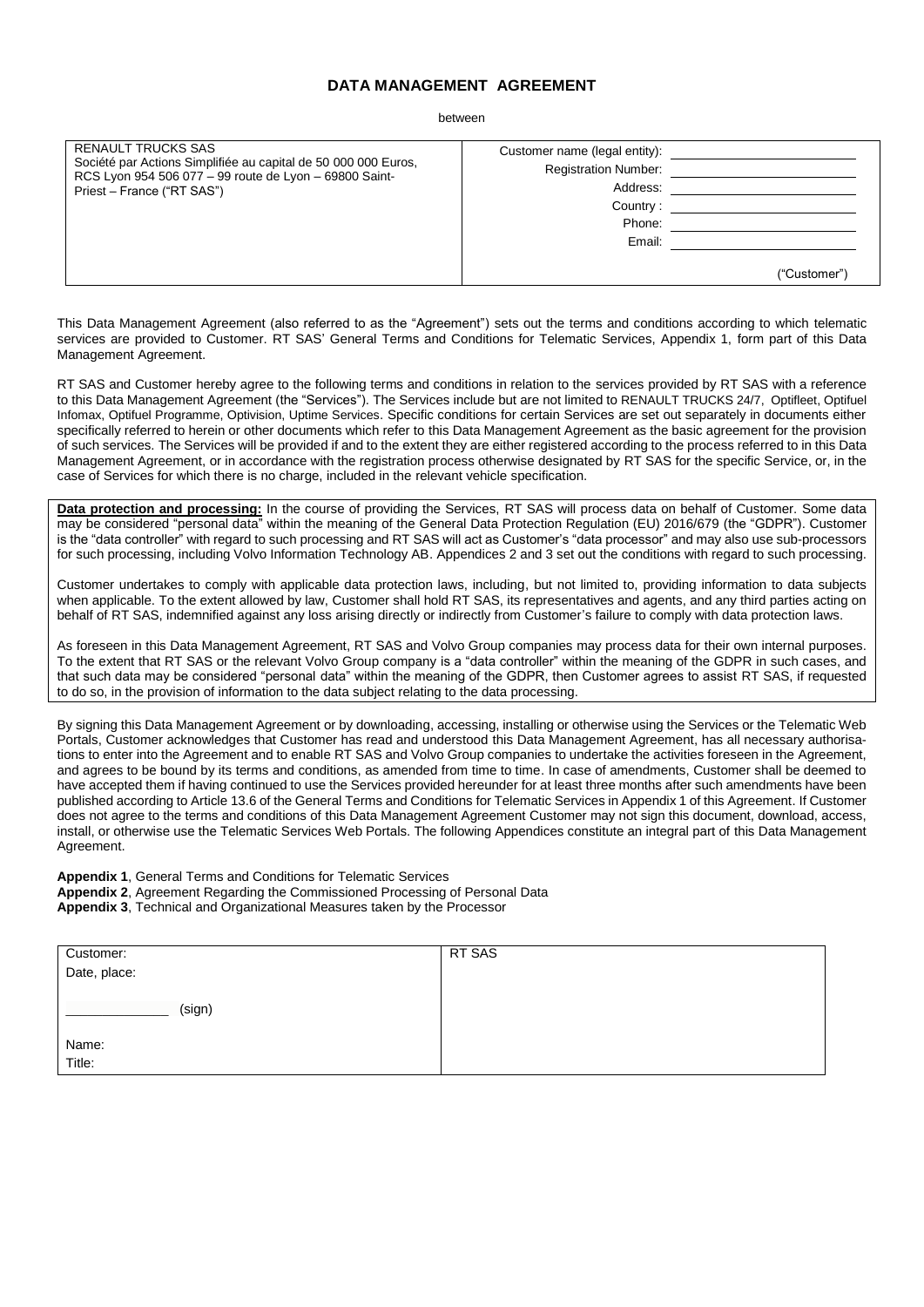### **Appendix 1 - General Terms and Conditions for Telematic Services**

# **1. Telematic Services**

- **1.1.** The Telematic System is a telematics based system developed by RT SAS to support customers with information on Customers' vehicles, driver and fleet performances, positioning, tracking, messaging and integration of third-party applications.
- <span id="page-1-0"></span>**1.2.** The system consists of technical sensors, processors, a GSM/GPRS mobile gateway, software as a service (SaaS) solutions run by RT SAS, which Customer can access via the Internet in order to use the services and access certain of its data ("Telematic Web Portal"), as well as of the vehicle-based and other components ("Telematic Hardware"). The Telematic System collects, processes, monitors, analyses and sends certain data interactively over the wireless network from the vehicle to RT SAS in order to enable RT SAS' systems to further process the data and to provide the Services covered by this agreement, depending on the service level chosen by Customer. RT SAS and Volvo Group companies may process such data also for their own internal purposes, including but not limited to product and services research and development to, for example, enhance and maintain the Services and develop new products and services, solving quality issues, accident research investigations, warranty and contract or regulatory compliance surveillance (such as product liability), marketing and proactive maintenance and diagnostics and in so doing may share or transfer such data to RT SAS and Volvo Group companies or third party business partners outside the EU. Data may also be obtained by RT SAS through use of diagnostic tools, e.g. Tech Tool, at workshops and dealers.
- **1.3.** The data concerned include, but are not limited to, vehicle data, information from vehicle components, vehicle performance information e.g. fault codes, power/torque utilization, brake usage, gear shifting and fuel consumption, battery usage, the vehicle-ID, certain tachograph data (including the driver ID-number, name and other information related to the driver if provided by Customer), driver behaviour and performance, speed, the geo-position, the location, the detection of road and ambient conditions data with time stamps and operating hours, language settings of the dashboard. Some features of the Services may mix data from several third-party service providers.
- **1.4.** The running of the Telematic System and the provision of the Services includes the transfer of data to third-party service providers, in particular dealers and workshops and IT suppliers authorized by RT SAS, for the purposes of providing the Services as well as new services and for other purposes, for instance to monitor critical components and fault codes for proactive maintenance. Further information in relation to this is provided in the RT truck driver manuals and in descriptions of the Services and the Services' additional terms and conditions.
- **1.5.** The scope of the Services that are provided pursuant to this Data Management Agreement cover the Services registered for Customer pursuant to the Telematic Web Portals' or other processes, as the case may be. A complete description of the Services is set out at the Web Portals relating to the Services chosen by Customer.
- **1.6.** To the extent that the Services, including the use of the Services' Web Portals, impose additional terms and conditions, Customer acknowledges and agrees to be bound by these additional terms and conditions, which can be obtained from sources listed in the Services' description below.
- **1.7.** RT SAS reserves the right to modify, upgrade, exchange or substitute any Service or part of it without notice and at RT SAS's discretion as part of the continuous improvement process of the Telematic System or as required to conform to any applicable safety, statutory or regulatory requirement or for added functionality which does not materially affect the quality or performance of the Services.
- **1.8.** Customer information that RT SAS and third-party service providers (in particular dealers and workshops authorized by Volvo Group companies for such purposes) maintain about service-, repair-, maintenance-results and performance results of Customer's vehicles as part of the Services is an essential part of the Telematic System scope of services.

# **2. Availability of the Telematic System**

- **2.1.** The right of Customer to use the Telematic System is subject to the technical availability of the Telematic System.
- **2.2.** The availability of the Telematic System depends on availability of network and satellite cover and may be disrupted due to local barriers (e.g. bridges, buildings etc.), atmospheric or topographic conditions and technical limitations (e.g. inbuilt errors of GPS-system).
- **2.3.** Notwithstanding the obligations in accordance with Article 32 of the GDPR, RT SAS disclaims any guarantee for the security of the mobile and wireless network telecommunication used for the transmission of data and information.
- **2.4.** The Telematic System may not be available due to maintenance work or error clearance of technical components of the system. Planned maintenance work will, if possible, be posted on the Service's Web Portal or otherwise communicated to Customer. RT SAS will make every effort to minimise disruption of the Telematic System's availability. RT SAS shall compensate Customer in case of a pre-paid Data Management Agreement for a fixed period if RT SAS materially reduces the scope of the Services during that period. The compensation shall be in such case in proportion to the reduced use of the Services during the remaining period and shall exclude any other compensation to Customer, such as costs, expenses and damages for lost business, and loss of profit. Apart from that, RT SAS will not be liable for consequential losses incurred by Customer due to any disruption of the Telematic System and Services.
- **2.5.** Access to certain data provided by the Telematic System to Customer is subject to technical availability. Online access is normally limited to a certain period of time as defined for the specific Service on the Service's Web Portal and beginning with the day on which the data has been transferred from the Hardware, but in no case longer than during the terms of this Data Management Agreement. It is Customer's sole responsibility to have the necessary technical equipment available for accessing the Services, e.g. computer equipment and online access.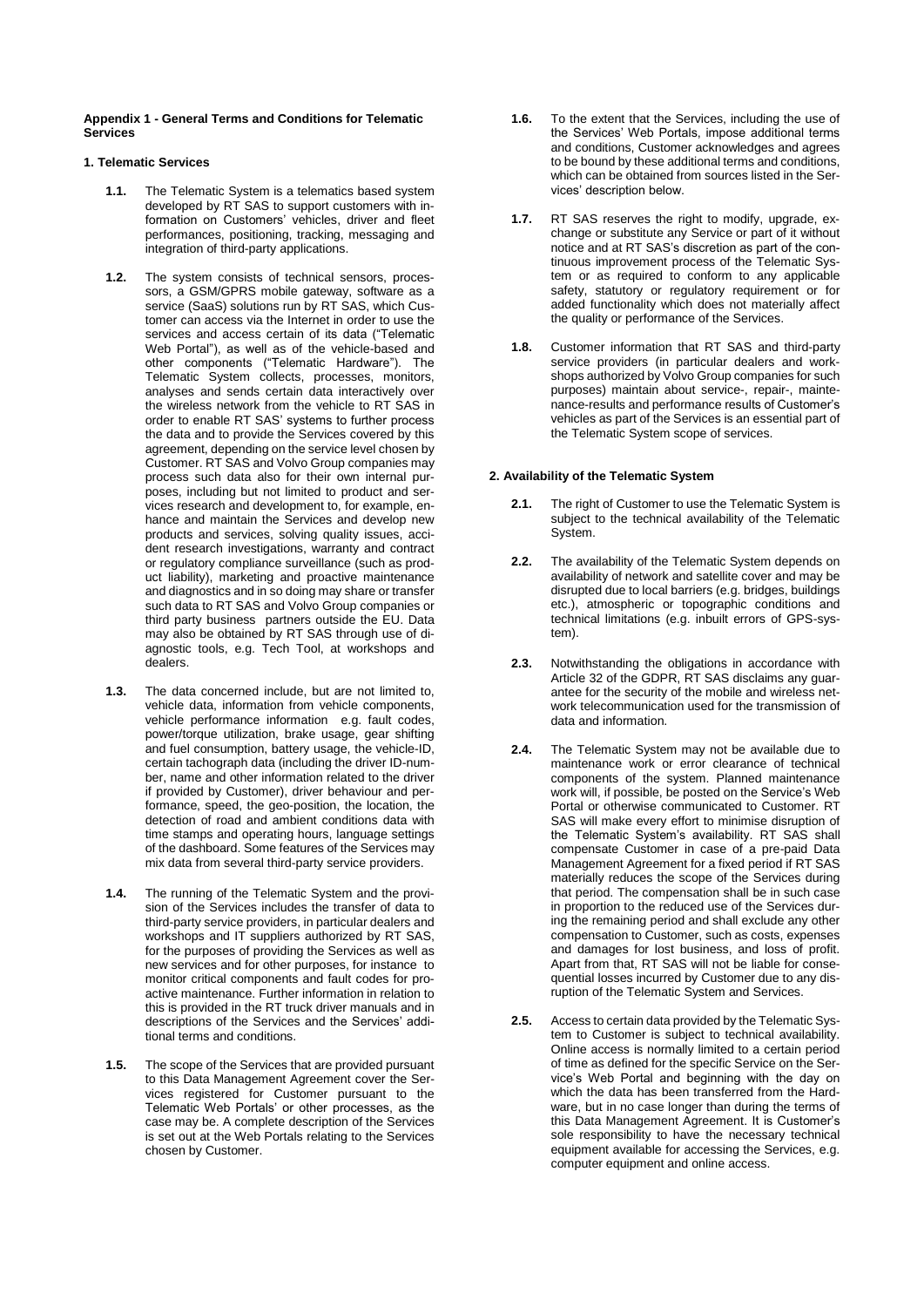# **3. Use of the Telematic System**

- **3.1.** The right of Customer to use the Telematic System is subject to the agreement of the Services, subject to Customer's compliance with all of the terms and conditions of this Data Management Agreement and subject to the respective technical stage of development and technical availability of the Telematic System.
- **3.2.** Upon the execution of this Data Management Agreement, RT SAS shall, where applicable, provide to Customer the login information in order for Customer to access the Telematic Services Web Portals, register/accept its vehicles to the Telematic Services Web Portals and start using the Services Customer subscribes to. Customer shall comply with Article 32 of the GDPR and shall protect the security of the Telematic System at all times by ensuring that access and login credentials are maintained safely.
- **3.3.** Customer shall ensure and be responsible for compliance with RT SAS's user guidelines and manuals in respect of each vehicle.
- **3.4.** Customer is aware that the Telematic System may not be available in all countries. The availability requires in particular that RT SAS
	- (i) has made relevant actions to set up the Telematic Web Portal for use of Telematic Services in the specific country;
	- (ii) received required certificates and other necessary permits regarding the use of Telematic Services and the Telematic Hardware in the specific country; and
	- entered into relevant agreements with GSM/GPRS and/or satellite operators.

The above is currently fulfilled in all member-states of the EU. If the above  $(i) - (iii)$  is not fulfilled RT SAS shall, at any time, have the right to deactivate or not activate at all the Hardware on the relevant vehicle. Information regarding the countries, in which the use of Telematic System and/or Services has been prepared as pursuant to the above, is stated on the Telematic Web Portal.

Customer may only use the Telematic Web Portal for such vehicles for which Customer has obtained the necessary Telematic Hardware and registry for the Services.

- **3.5.** The Telematic System is copyrighted and RT SAS claims all exclusive rights to such, except as licensed to Customer under this Data Management Agreement and subject to strict compliance with the terms of this Data Management Agreement. Customer acknowledges and agrees that RT SAS retains all copyrights and other proprietary rights in and to the Telematic System. Customer will not have any proprietary rights in and to the Telematic System, e.g. the identification number assigned to the mobile gateway components. Customer will not have any contractual relationship whatsoever with any subcontractor providing wireless services to RT SAS in relation to the Telematic System.
- **3.6.** Customer will not distribute, retransfer, copy, publish, modify, enhance, reverse engineer or otherwise alter the information and content provided through the Services or the Telematic System. Customer may not assign, sell, resell, bargain, convey, transfer, pledge, lease or grant any further rights to use of the Telematic System to any third party.
- **3.7.** RT SAS reserves the right to record remotely, details of the computer(s) with which Customer uses the Telematic Web Portal, primarily to prevent piracy and to notify users of any critical updates to the Telematic Web Portal and other RT products relating to Telematic Services and the use of the Telematic Web Portal. RT SAS will maintain any such data collected in accordance with the GDPR and the laws of France or the applicable local law as the case may be.
- **3.8.** RT SAS informs Customer that it will at all times comply with requests of public bodies to disclose data, including data processed on the basis or in the context of this agreement, if legally obliged to do so.
- **3.9.** Customer is responsible for any registration, deregistration, other processes in relation to Telematic Services and/or any recording of data in respect of each vehicle, effected by its personnel. Customer is in particular solely responsible for ensuring that:
	- (i) any and all actions required for the collection, processing and use of data related to the Services are taken;
	- (ii) Customer informs RT SAS about any sale or change in ownership of a registered vehicle;
	- (iii) Customer deregisters any registered vehicle in due course if Customer no longer owns or otherwise has a registered vehicle at Customer's disposal;
	- (iv) Customer's passwords and access information in relation to the access and use of the Services are restricted to authorized users only;
	- (v) users of the vehicle and of the Services are fully informed about and comply with the instructions for use of the Services; and
	- (vi) Customer and users of the vehicle do not use the Telematic System in violation of any laws or for unlawful of abusive purposes.
- **3.10.** Customer is further responsible for compliance with data protections laws, including the GDPR if applicable, including obtaining any required consents. Customer shall indemnify RT SAS, its present and future affiliates, employees, agents, successors and assigns for any and all claims, losses, liabilities, damages, fees, expenses and costs (including reasonable attorneys' fees) resulting from, or arising out of Customer's failure to comply with such laws.
- **3.11.** RT SAS may withhold Services or may use the Telematic System to locate a registered vehicle if RT SAS reasonably believes that the vehicle is not operated by Customer as lawful owner or otherwise in compliance with the law or the terms and conditions of this Data Management Agreement.
- **3.12.** If and to the extent personal data are concerned, Appendix 2 to this Agreement takes precedence.

#### **4. Special terms and conditions for Services**

RT SAS may provide special terms and conditions which apply for individual Services covered by this Data Management Agreement. Customer agrees to be bound by such terms and conditions (as amended by RT SAS from time to time according to the process set out in such special terms and conditions) when subscribing for the Services concerned and such terms and conditions shall form an integrated part of this Data Management Agreement. In case of any conflict between such special terms and conditions and this Data Management Agreement, the special terms and conditions shall apply in relation to the specific Services.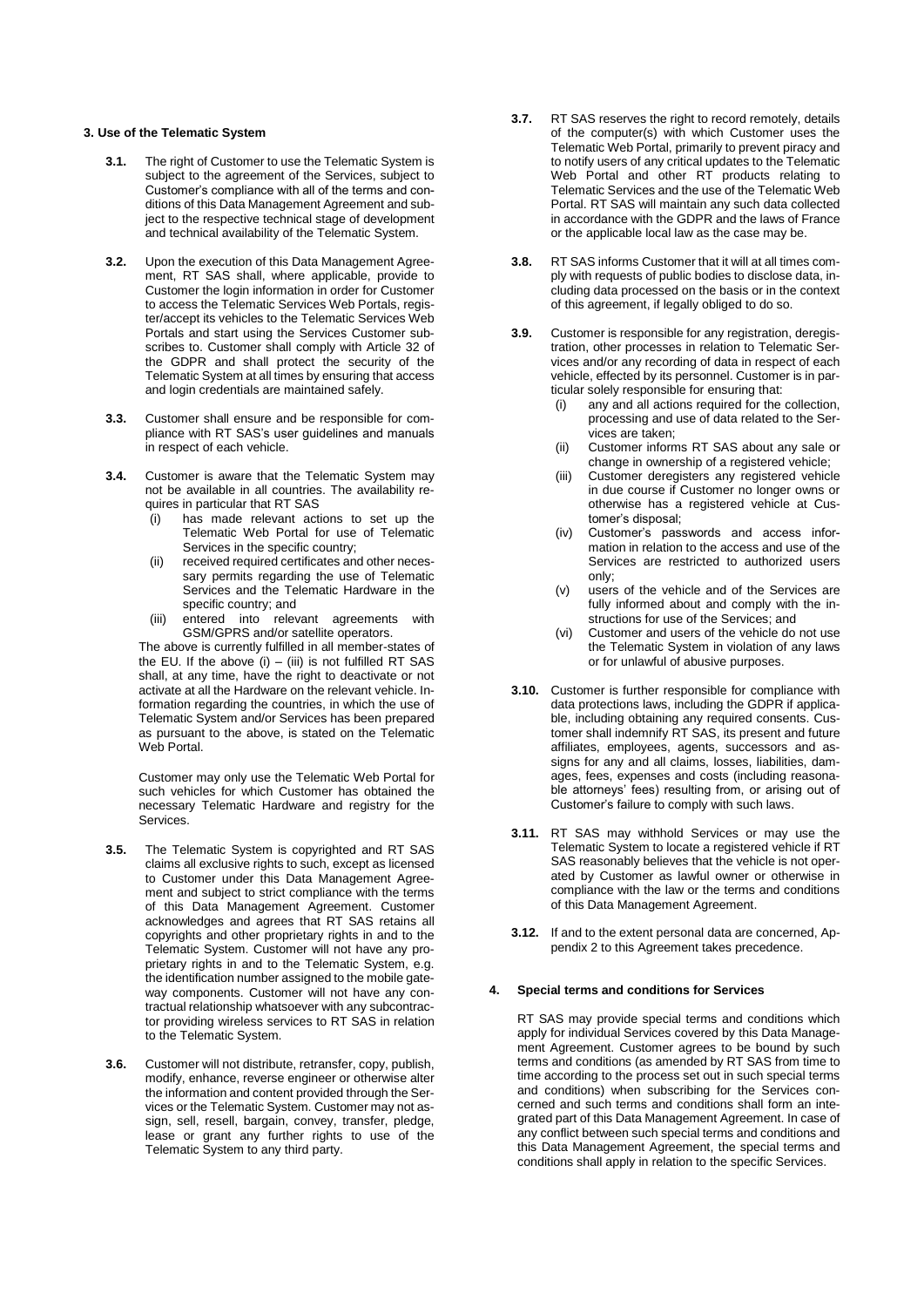The Services may include data or services that RT SAS licenses from third parties. Customer shall comply with all requirements and restrictions that such third parties may require RT SAS to impose on Customers.

### **5. Price and Payment**

- **5.1.** Customer will pay the subscription charges for the Services as follows
	- (i) Where terms and conditions are set out in a separate agreement or in Specific Conditions, prices and payment conditions set out there apply for those Services.
	- (ii) For Optifleet and Optifuel Program, the prices are set out at the Optifleet Online Website or the Optifuel Program Toolbox as the case may be.
- **5.2.** Unless expressly stated otherwise, all prices are net prices (excluding VAT and other applicable sales tax, fees, charges or duty which will be added to the sum in question).
- **5.3.** RT SAS may change the price of the Services at any time by updating the said pricelist and publishing it on the relevant RT SAS Telematic Services Web Portal in which case the new prices shall take effect immediately upon publication.
- **5.4.** All payments to be made by Customer under this Data Management Agreement will be made in full without any set-off, restriction or condition and without any deduction for or on account of any counterclaim.
- **5.5.** If any sum payable under the Data Management Agreement is not paid when due then, without prejudice to RT SAS's other rights under the Data Management Agreement, that sum will bear interest from the due date until payment is made in full, both before and after any judgment, at the average rate determined according to the Euribor 1 month' rate +12%/ one year on the sum..
- **5.6.** RT SAS may appoint a third party to invoice and collect payments on RT SAS's behalf.
- **5.7.** All Services include any relevant telecommunication subscriptions for sending data to and from the RT truck, unless otherwise agreed.

# **6. Specific conditions for pre-paid subscriptions**

**6.1.** For Services where there is an agreed pre-payment for a fixed period of time, the following conditions apply:

> The subscription period starts the month after the vehicle is registered at the RT SAS Telematic Services Web Portal. During the pre-paid subscription period, subscription charges will not be invoiced for the vehicles to Customer. Charges related to services or usage other than covered by the subscription fee (e.g. additional Service), will be charged and invoiced to Customer in accordance with the applicable price list. During the pre-paid period, no refunds will be made if Customer discontinues the Services. To take advantage of the pre-paid period, the vehicle must be registered at the relevant Telematic Services Web Portal within one year from the day the pre-paid period was invoiced.

**6.2.** The above shall however not affect RT SAS's obligation to refund as consequence of a termination of this Data Management Agreement.

#### **7. Limitations of Liability**

The following provisions of this Clause reflect the scope of the Data Management Agreement and the price for the Services:

- **7.1.** Customer accepts the Telematic Web Portal (including, but not limited to all Telematic Services analyses, documentation, functions, software) on an 'AS IS' – 'AS AVAILABLE" and with all faults basis. No representations and warranties are made to Customer regarding any aspect of the Telematic Web Portals and Telematic System.
- **7.2.** RT SAS's total maximum liability under this Data Management Agreement for claims arising in each calendar quarter (whether in contract, tort, negligence, statute, restitution, or otherwise) shall not exceed 100% of the sum paid under the Data Management Agreement in the calendar quarter in which the claim arose.
- **7.3.** RT SAS will not be liable (whether in contract, tort, negligence, statute or otherwise) for any loss of profits, loss of business, wasted management time or costs of data reconstruction or recovery whether such loss arises directly or indirectly and whether RT SAS was aware of its possibility or not or for any consequential or indirect losses.
- **7.4.** RT SAS hereby excludes to the fullest extent permissible in law, all conditions, warranties and stipulations, express (other than those set out in the Data Management Agreement) or implied, statutory, customary or otherwise which, but for such exclusion, would or might subsist in favour of Customer.
- **7.5.** RT SAS hereby disclaims any and all warranties, express or implied, relative to the Telematic System and the Telematic Web Portal, including but not limited to any warranty of fitness for a particular purpose or merchantability. RT SAS shall not be liable or responsible for any damages, injuries or liabilities caused directly or indirectly from the use of the Telematic System and/or the Telematic Web Portal, including but not limited to incidental, consequential or special damages, loss of profit, loss of business, wasted management time or costs of data reconstruction or recovery.
- **7.6.** Customer warrants to RT SAS that Customer, at all time during the Data Management Agreement, has all necessary consents, permissions, licences and authorisations in place to ensure that Customer uses the Services, Telematic System and Telematic Web Portal in full compliance with all applicable laws and regulations. Customer shall ensure, and is liable for, that personal data relating to Telematic Services are processed only in compliance with applicable data protection laws and regulations, for example resulting from the GDPR. This regularly includes information relating to the driver of a registered vehicle and other persons.
- **7.7.** RT SAS will not be liable for any loss or damage of any kind whatsoever caused by acts or omissions of Customer, including, but not limited to, Customer's failure to comply with the GDPR.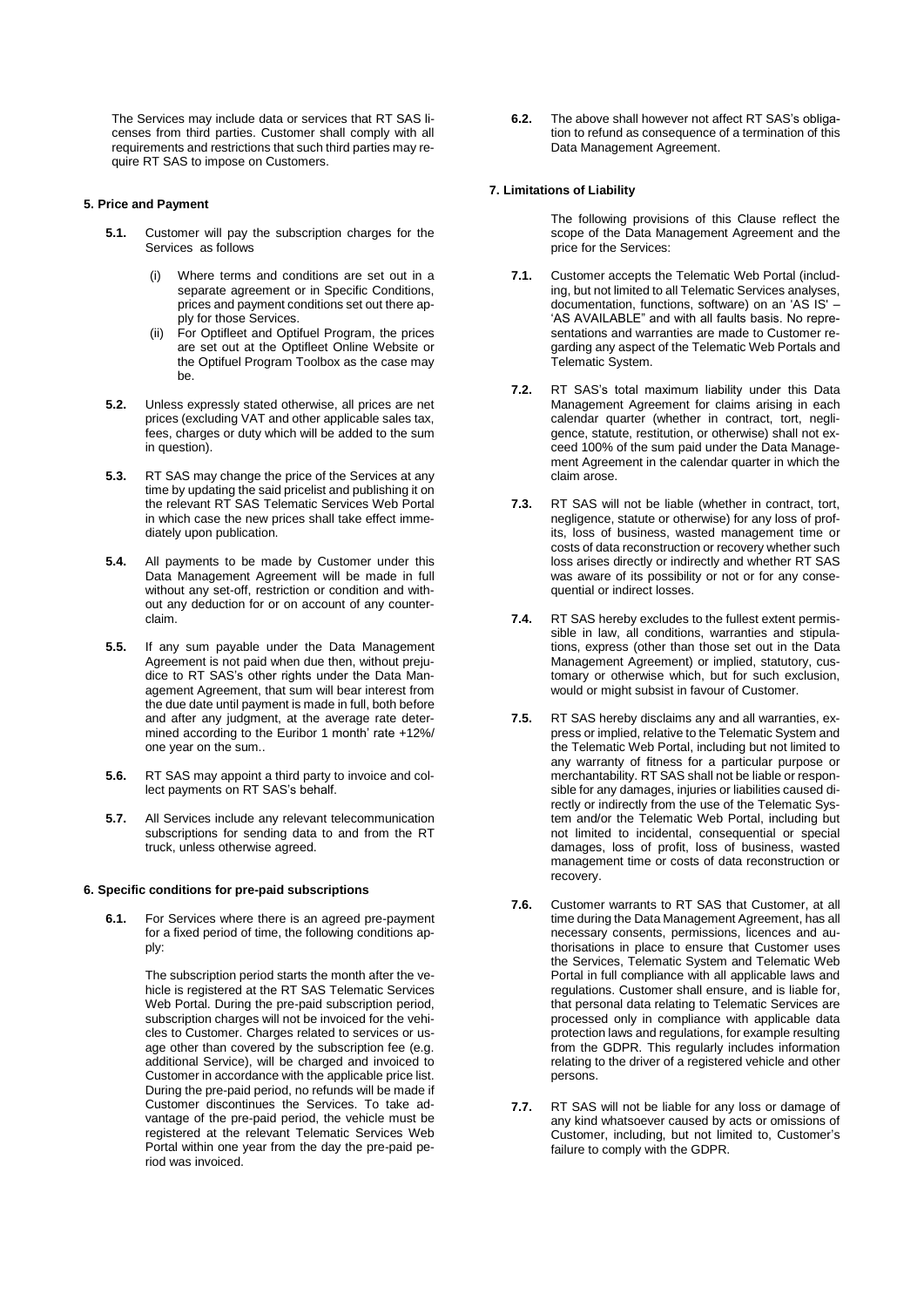- **7.8.** RT SAS will not be liable for any loss or damage of any kind whatsoever caused by a failure or downtime of the public communications systems upon which the provision of the Services is dependent.
- **7.9.** Customer understands and agrees that it (i) has no contractual relationship with the underlying carrier of mobile and wireless services used for the transmission of data and information, (ii) is not a third party beneficiary of any agreement between RT SAS or any Volvo Group company and the underlying carrier, (iii) that the underlying carrier has no liability of any kind to Customer whether for breach of contract, warranty, negligence, strict liability in tort or otherwise, (iv) that messages may be delayed, deleted or not delivered, and (v) the underlying carrier cannot quarantee the security of wireless transmissions and will not be liable for any lack of security relating to the use of the Services.

# **8. Disclaimer of Warranty**

- **8.1.** Statutory or manufacturer's warranty rights are limited to the Telematic Hardware separately purchased by Customer. Such warranty rights do not cover the Services and/or the operability of the Telematic System.
- **8.2.** RT SAS makes no warranty, express or implied, regarding merchantability or fitness for particular purposes, in relation to the Telematic Hardware and/or Services and the Services' performance, including the Web Portals and information provided to Customer as part of the Services. RT SAS expressly disclaims any such warranty.

# **9. Deactivation of GSM/GPRS-unit**

- **9.1.** RT SAS will deactivate the GSM/GPRS-unit upon Customer's request and at Customer's expense without undue delay. The deactivation of Customer must be carried out by a Renault Trucks authorized workshop.
- **9.2.** The deactivation of the GSM/GPRS-unit results in the dysfunction of certain other systems, e.g. the I-Seesystem. Once the GSM/GPRS-unit is deactivated data cannot be recovered. Re-activation can be done at a Renault Trucks-authorized workshop at the expense of Customer.

# <span id="page-4-0"></span>**10. Transfer of Vehicle to Third Party**

Customer is obliged to inform RT SAS promptly if a registered vehicle is transferred or other than temporarily used by a third party. Customer shall prior to such transfer ensure that any such third party that will use the Services (including also Services which are pre-paid) enters into a Data Management Agreement and registers the Services with RT SAS. If such third party will not use the Services, Customer shall ensure that such third party grants RT SAS an unconditional non-terminable right to collect, process, monitor, analyse, send and obtain data from the truck for its internal purposes in accordance with Claus[e 1.2.](#page-1-0)

#### **11. Term and Termination**

**11.1.** This Data Management Agreement is entered into for an indefinite duration. The Data Management Agreement may be terminated by RT SAS or Customer by providing the other party with at least 60 days' notice.

Any notice to RT SAS shall be provided according to the instructions set out at the following web site:

Ireland: <http://www.renault-trucks.ie/dma> UK: <http://www.renault-trucks.co.uk/dma>

As an alternative, Customer may send a written termination notice to

Renault Trucks SAS Legal Department TER A60 2 10 99, route de Lyon 69800 SAINT PRIEST , France

In case of a withdrawal of a given consent on processing of personal data the Data Management Agreement may be terminated with immediate effect.

- **11.2.** The termination of the Data Management Agreement automatically terminates any and all subscriptions to Services under this Agreement without refund of payment for any Service.
- **11.3.** Customer may terminate specific Services at any time by deregistering Customer and the vehicle from the specific Web Portal with effect to the end of the calendar month in which the deregistration was effected. The termination of specific Services shall have no effect on the continuance of this Data Management Agreement.
- **11.4.** Each party may by written notice terminate this Data Management Agreement with immediate effect if the other party is in material breach of the Data Management Agreement or enters into insolvency, bankruptcy, any arrangement with its creditors or any other arrangement or situation which has a like effect. Each party may by written notice terminate this Data Management Agreement with immediate effect in case of suspension or termination of any or all Services due to Force Majeure.
- **11.5.** Failure by Customer to pay any sum due for Services under this Data Management Agreement is a breach of contract which entitles RT SAS to terminate this Data Management Agreement and/or discontinue the specific Service with immediate effect unless Customer has paid the sum(s) within 15 days after the date of a reminder having been sent to Customer.
- **11.6.** RT SAS shall have the right to terminate this Data Management Agreement and/or the specific Service with immediate effect if Customer fails to comply with the GDPR or transfers the ownership of a registered vehicle to a third party without proper notice to RT SAS of the transfer.
- **11.7.** If this Data Management Agreement is terminated, RT SAS reserves the right to disable the sending / receiving operability of the Hardware with effect to the date of termination.
- **11.8.** The termination of the Data Management Agreement howsoever arising is without prejudice to the rights, duties and liability of either Customer or RT SAS accrued prior to termination. The conditions which expressly or impliedly are capable of having effect after termination will continue in force notwithstanding termination, including but not limited to Clause [1.2](#page-1-0) (RT SAS's right to collect, process, monitor, analyse, send and obtain data from the truck, including through use of diagnostic tools), Claus[e 10](#page-4-0) (Transfer of Vehicle to Third Party), Clause [13.10](#page-5-1) (governing Law) and Claus[e 13.11](#page-5-2) (dispute resolution).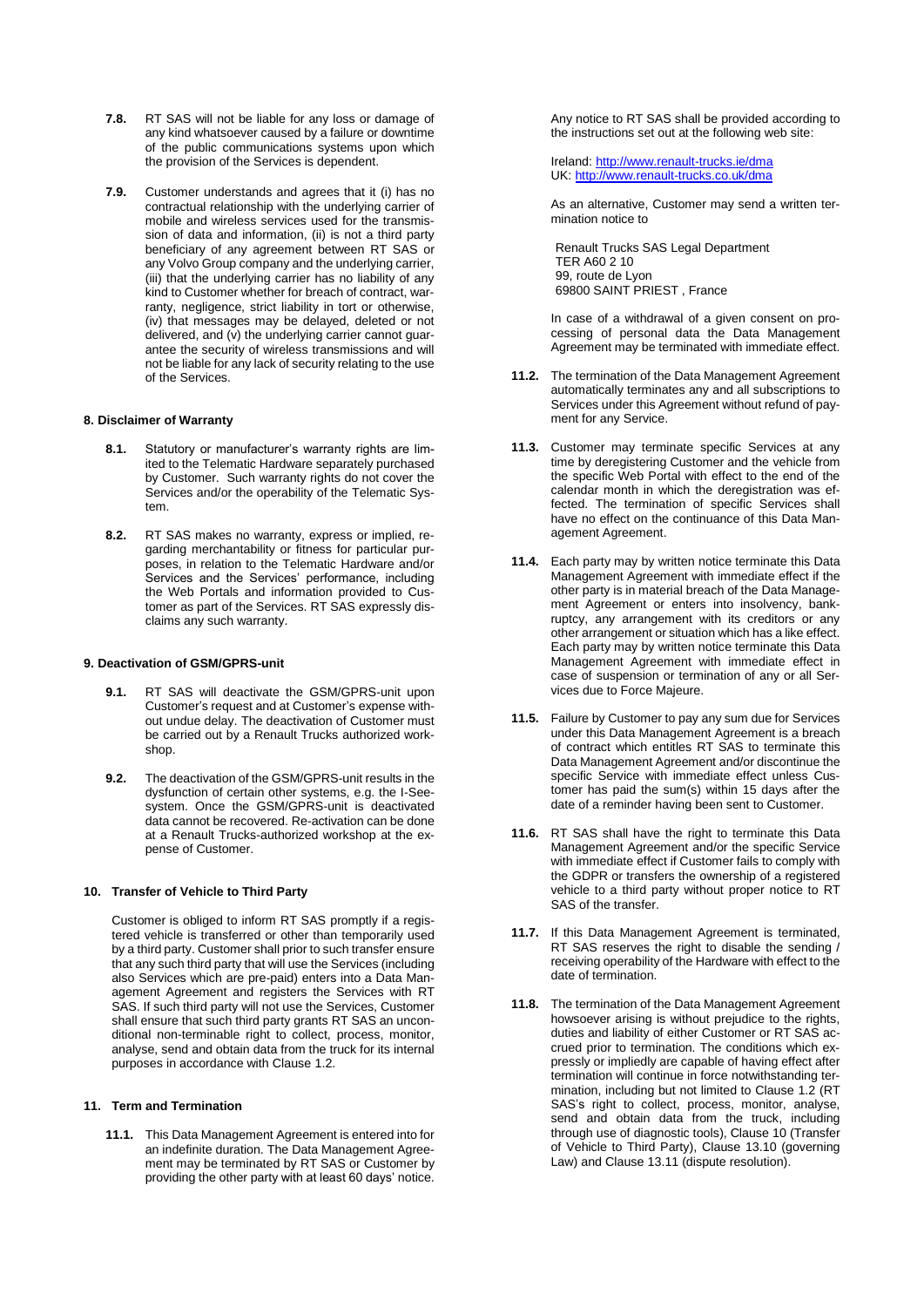**11.9.** Upon termination of the Data Management Agreement for whatever reason Customer shall not be entitled to a refund of any sums paid under this Data Management Agreement. The Termination of this Data Management Agreement shall be without prejudice to any claim which RT SAS has against Customer for any sums accrued due under this Data Management Agreement.

# **12. Force Majeure**

RT SAS shall not be responsible or liable to Customer or deemed to be in breach of this Data Management Agreement for any failure or delay of performance of any obligation of this Data Management Agreement or in relation to the Services, if caused by any of the following circumstances: any act or omission or event beyond the reasonable control and contemplation of RT SAS including, without limitation, third party services providers (including, but not limited to GSM/GPRS data operators or any other third-party providing services or products), equipment failures or shortages, acts of God, war, labour strikes, disputes, protests, fire, tempest, explosion, an act of terrorism and national emergencies and RT SAS will be entitled to a reasonable extension of time for performing such obligations to the extent possible. RT SAS may, under any of the aforementioned circumstances, at its own discretion suspend or terminate any or all of the Services.

# **13. Miscellaneous**

**13.1.** The latest version of these Renault Trucks Data Management Agreement's terms and conditions can be obtained at:

> Ireland: <http://www.renault-trucks.ie/dma> UK: <http://www.renault-trucks.co.uk/dma>

- **13.2.** RT SAS shall have the right to transfer this Data Management Agreement at any time to any other Volvo Group company. Customer shall approve such assumption of contract and shall release RT SAS from the Data Management Agreement without any further claims.
- **13.3.** RT SAS's failure to enforce any rights under this Agreement or the Services terms and conditions or RT SAS's copyright or other intellectual property rights in the Telematic Web Portal shall not be construed as amending this Data Management Agreement or waiving any of RT SAS's rights hereunder or under any provision of the laws of Sweden.
- **13.4.** Time for performance of all obligations of RT SAS is not of the essence.
- **13.5.** If any condition or part of the Data Management Agreement is found by any court, tribunal, administrative body or authority of competent jurisdiction to be illegal, invalid or unenforceable then that provision will, to the extent required, be severed from the Data Management Agreement and will be ineffective, without, as far as is possible, modifying any other provision or part of the Data Management Agreement and this will not affect any other provisions of the Data Management Agreement which will remain in full force and effect.
- <span id="page-5-0"></span>**13.6.** RT SAS may vary or amend the terms and conditions of this Data Management Agreement by publishing a new version at:

Ireland: <http://www.renault-trucks.ie/dma> UK: <http://www.renault-trucks.co.uk/dma>

Customer shall be deemed to have accepted the new terms if having continued to use the Services provided hereunder for at least three months after such amendments have been published.

- **13.7.** The Data Management Agreement is personal to Customer who may not assign, delegate, license, hold on trust or sub-contract all or any of its rights or obligations under the Data Management Agreement or special terms and conditions for the Services without RT SAS's prior written consent.
- **13.8.** The Data Management Agreement and, if applicable, the special terms and conditions for the Services, contain all the terms which RT SAS and Customer have agreed in relation to the Services and supersede any prior written or oral agreements, representations or understandings between the parties relating to such Services.
- **13.9.** This Data Management Agreement and, if applicable, the special terms and conditions for the Services shall constitute the entire agreement between the parties hereto. Any waiver or modification of this Data Management Agreement shall only be effective if it is in writing and signed by both parties hereto. If any part of this Data Management Agreement is found illegal, invalid or unenforceable by a court, tribunal, administrative body or authority of competent jurisdiction, the remainder of this Data Management Agreement shall be interpreted so as to reasonably reflect the intention of the parties.
- <span id="page-5-1"></span>**13.10.** The formation, existence, construction, performance, validity and all aspects whatsoever of the Data Management Agreement or of any term of the Data Management Agreement will be governed by french law with the exclusion of the french law on conflict of laws and with the exclusion of the UN-CISG-rules, unless and to the extent other law applies mandatory.
- <span id="page-5-2"></span>**13.11.** The french courts, as first instance, will have exclusive jurisdiction to settle any dispute which may arise out of, or in connection with this Data Management Agreement. The parties agree to submit to that jurisdiction.

**\_\_\_\_\_\_\_\_\_\_\_\_\_\_\_\_**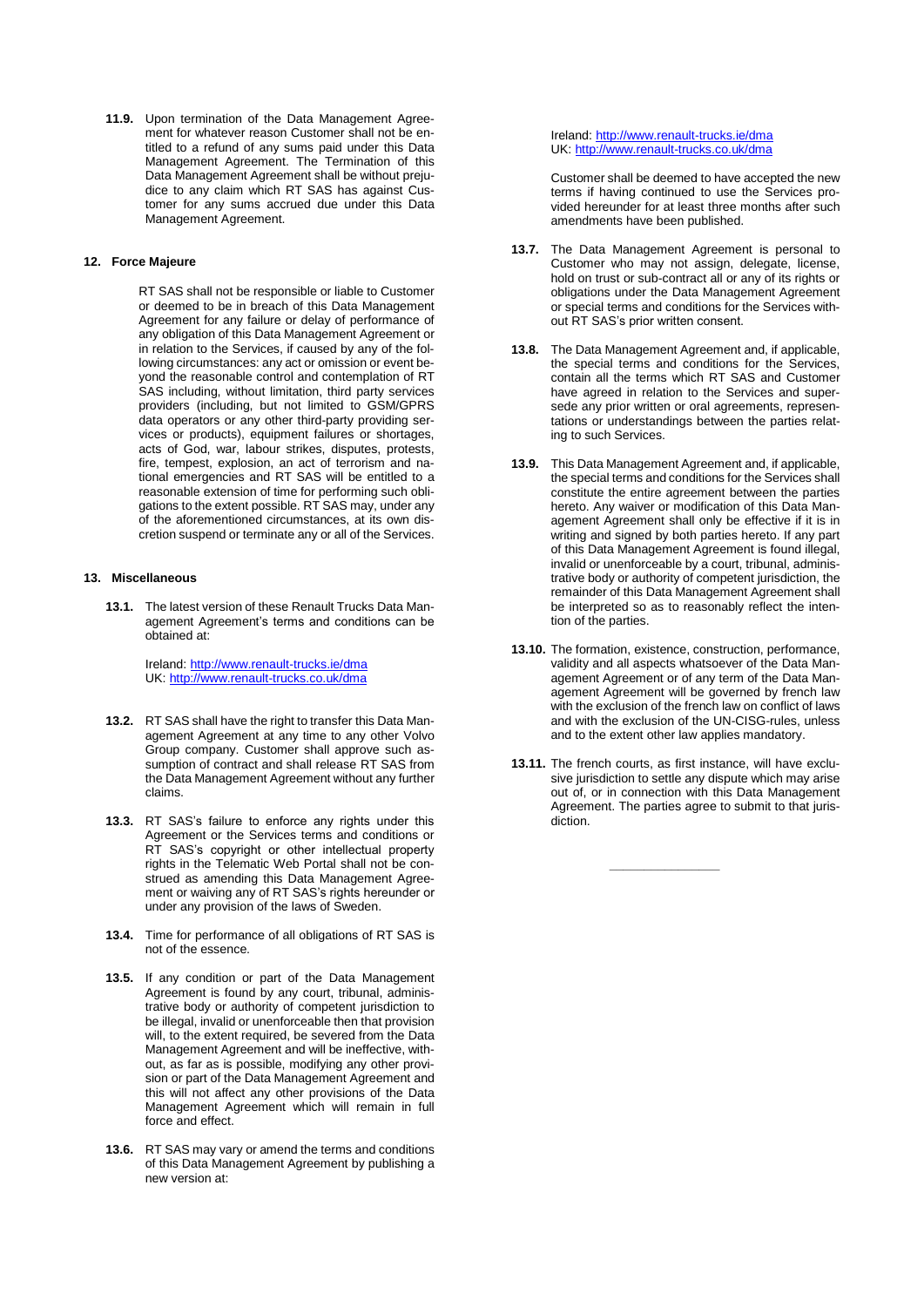#### **Appendix 2 - Agreement Regarding the Commissioned Processing of Personal Data**

# **1.** Subject Matter and Details

**1.1.** The Parties have entered into this Data Management Agreement, on the basis of which RT SAS provides access to and use of the Telematic Web Portal of the Telematic System to Customer for the purposes of analysis of data and application of standard functions. Within the scope of the Telematic System, the Telematic Hardware separately purchased by Customer collects, processes, monitors, analyses and sends certain data interactively over the wireless network from the vehicle to RT SAS in order to enable RT SAS's software to further process the data and to provide the Services covered by this Data Management Agreement, depending on the service level chosen by Customer. Data may also be obtained by RT SAS through use of diagnostic tools, e.g. Tech Tool, at workshops and dealers. The data concerned include, but are not limited to, performance information of vehicle components, in particular power/torque utilization, brake usage, gear shifting and fuel consumption, the vehicle-ID, certain tachograph data (including the driver ID-number), the geo-position, the location, the detection of road and ambient conditions data with time stamps and operating hours. In the course of the provision of the Services, access to these data by RT SAS as operator of the hard- and software is technically possible and/or required. The data may refer to Customer as well as to the respective driver. In the course of providing the Services, RT SAS may thus process personal data ("Personal Data") on behalf of Customer. The following provisions of the Data Management Agreement on commissioned data processing shall apply to such processing

**1.2.** As technical operator of the Telematic Web Portal, RT SAS merely provides the online platform plus the data within the scope of providing the Services as specified in this Data Management Agreement. Customer is the "data controller" (in the meaning of the GDPR with regard to the processing of Personal Data carried out by RT SAS in the course of providing the Services and RT SAS is Customer's "data processor". RT SAS may, therefore, carry out such processing only in accordance with Customer's instructions.

**1.3.** Beyond the automated service provision, individual instructions of Customer are permitted only in exceptional cases and only in accordance with the terms of the Data Management Agreement. Corrections, deletions or blocking of Personal Data must therefore be made by Customer in the scope of its online access; RT SAS does not correct, delete or block Personal Data. In case of technical problems, Customer may resort to RT SAS's support.

**1.4.** RT SAS may engage subprocessors. All subprocessors must conform to the respective requirements of this Agreement. When engaging subprocessors, RT SAS will ensure that any rights Customer has against RT SAS under this Agreement on the commissioning of data are granted to Customer – via RT SAS – against the subprocessor as well. RT SAS shall at Customer's request disclose the identity of any and all subprocessors and the location of the data processing.

**1.5.** If and to the extent RT SAS engages subprocessors, including that such subprocessors in their turn engages subprocessors, and such assistance entails the processing of personal data on behalf of Customer, Customer hereby grants RT SAS a power of attorney to

- (a) enter into a written sub-processor agreement, data transfer agreement or other agreement required by law for the processing of personal data, with any subprocessor, and
- (b) allow each and all such subprocessors to enter into written sub-processor agreements, data transfer agreements or other agreements required by law for the processing of personal data, with subsequent subprocessors.

**1.6.** RT SAS may transfer (for the avoidance of doubt, including allowing access to) personal data to any country. The parties shall jointly take all reasonably required measures necessary for ensuring that such transfer is in accordance with applicable law, which may include entering into model clauses for data transfer outside of the European Economic Area (EEA).

**1.7.** If and to the extent another legal entity than Customer is the controller of all or part of the personal data processed by RT SAS on behalf of Customer under this Agreement, Customer confirms that it has necessary authority and mandate to enter into this data processing agreement on behalf of such legal entity.

# **2.** Further Duties of Customer

**2.1.** As data controller, Customer remains legally responsible for the assessment of the lawfulness of the collection, processing and use of Personal Data as well as for the safeguarding of the rights of affected third parties and with regard to claims asserted by such third parties, such as information claims. Customer is the responsible body vis-à-vis the affected third party. Customer must therefore ensure that any Personal Data stored in the Telematic System is lawfully stored and used.

**2.2.** Customer must inform RT SAS immediately if Customer determines errors or irregularities in the data processing by RT SAS.

# **3.** Further Duties of RT SAS:

**3.1.** RT SAS is required to regularly control the correct data processing with regard to the implementation and fulfilment of the Data Management Agreement, in particular compliance with and, if needed, necessary adjustments of provisions and measures for the implementation of this Data Management Agreement on the commissioned data processing.

**3.2.** RT SAS shall inform Customer without undue delay if violations have occurred at RT SAS against Customer's instructions regarding the data processing carried out by RT SAS for Customer or if the technical and organizational measures implemented by RT SAS have been breached with effect to Personal Data.

**3.3.** RT SAS may appoint a data protection officer and will, upon Customer's request, provide the data protection officer's contact details to Customer.

**3.4.** To the extent that RT SAS's employees access Personal Data in the course of providing the Services, RT SAS will supervise that the access and use is limited to what is necessary for providing the Services. RT SAS has to ensure in this respect that these employees are prohibited from collecting, processing or using the Personal Data without authorization and that these employees – to the extent required by law – undertake to comply with the preceding requirements.

- **3.5.**RT SAS will give Customer the information and assistance necessary for Customer to exercise and demonstrate its obligations as Controller, within the meaning of the GDPR by: i) providing appropriate technical and organizational measures, insofar as this is possible, for the fulfilment of Customer's obligation to respond to requests for exercising the data subject's rights under applicable personal data laws, ii) assisting concerning the security of processing, notification of personal data breach to the supervisory authority, communication of a data breach to the data subjects and data protection impact assessment.
	- **3.6.**Customer may, no more than once per calendar year upon at least thirty (30) day's prior written notice from Customer during RT SAS's normal working hours conduct an audit or appoint an independent third party auditor (provided that such party us bound by a confidentiality undertaking) to conduct an audit to assess RT SAS's compliance under this agreement with the applicable personal data laws ad-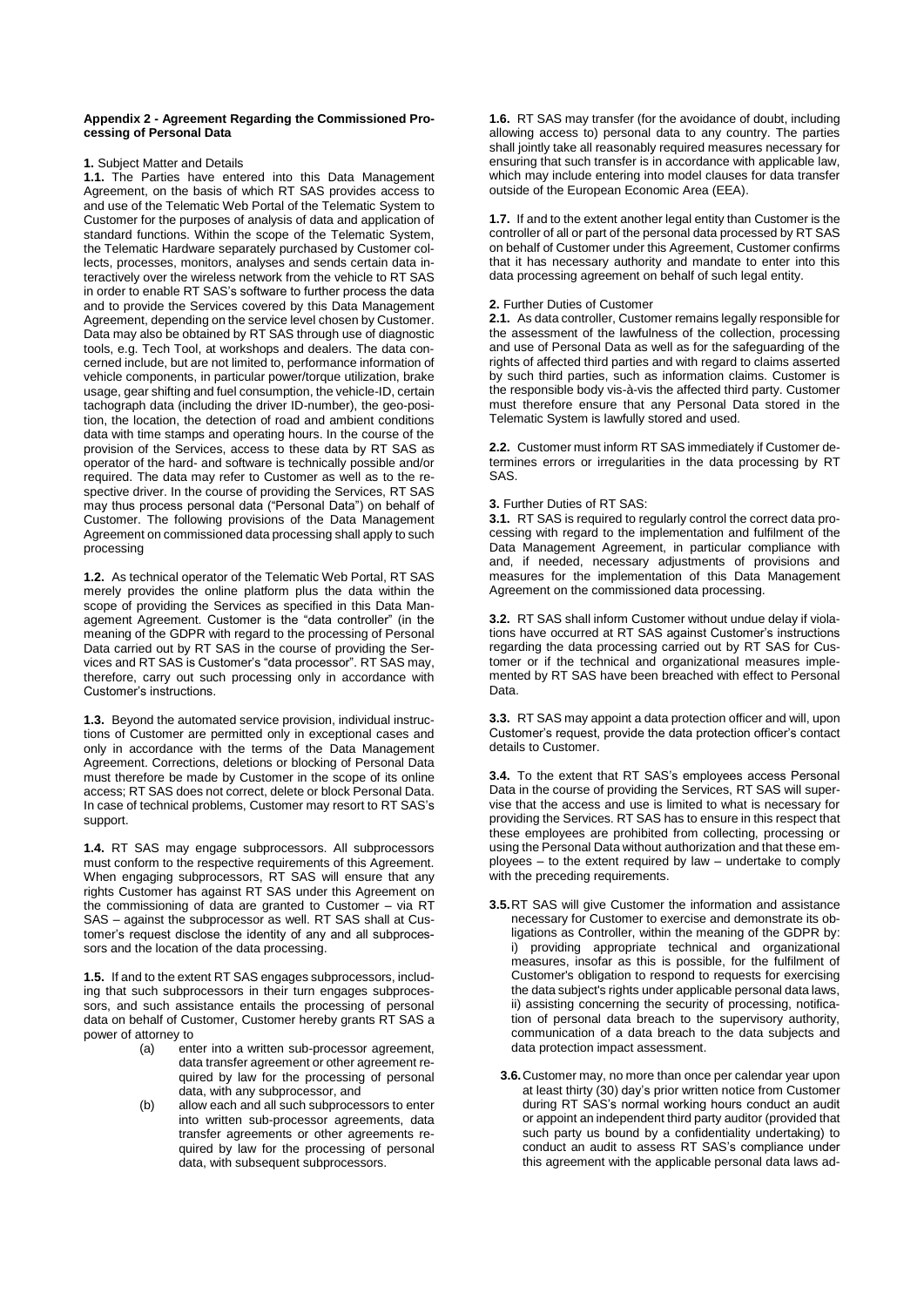dressed to personal data processors. The costs of any audit performed under this Clause shall be borne by Customer. The audit shall be restricted in scope, manner and duration to that reasonably necessary to achieve its purpose and may not unnecessarily disrupt RT SAS's operations.

**3.7.** RT SAS will not disclose any information following information requests by third parties without consent from Customer, unless RT SAS is required to do so by law or order by a court or competent authority.

**4.** Technical and Organizational Measures for Data Security **4.1.** RT SAS shall ensure sufficient data security by means of appropriate technical and organizational measures to protect the Personal Data that is processed for Customer, which measures must comply with the requirements of the applicable law. The technical and organizational measures to ensure data security may be modified by RT SAS according to technical progress and development, provided that this does not result in a lower security level.

**4.2.** A description of the technical and organizational measures is included in Appendix 3. For the duration of the commissioned data processing as part of this Data Management Agreement, RT SAS will ensure a sufficient provability of the technical and organizational measures. Customer may request RT SAS to provide information on the compliance of the technical and organizational measures to Customer by submission of a copy of a current and recognized certification. Customer shall waive any audits of the technical and organizational measures on the premises of RT SAS.

**4.3.** Customer is responsible to externally store data available to Customer through the Telematic Web Portal in due time prior to the expiration of the Data Management Agreement. Upon expiration of the Data Management Agreement, RT SAS will delete all data in the Telematic Web Portal relating to Customer and confirm this to Customer upon request. To the extent that Customer has provided data carriers to RT SAS in exceptional cases, RT SAS will return these to Customer upon expiration of this Data Management Agreement, unless Customer has instructed RT SAS to destroy them in compliance with data protection laws. RT SAS may however continue for its own purposes to process data collected during the term of the Data Management Agreement unless specifically requested otherwise by Customer.

**\_\_\_\_\_\_\_\_\_\_\_\_\_\_\_\_**